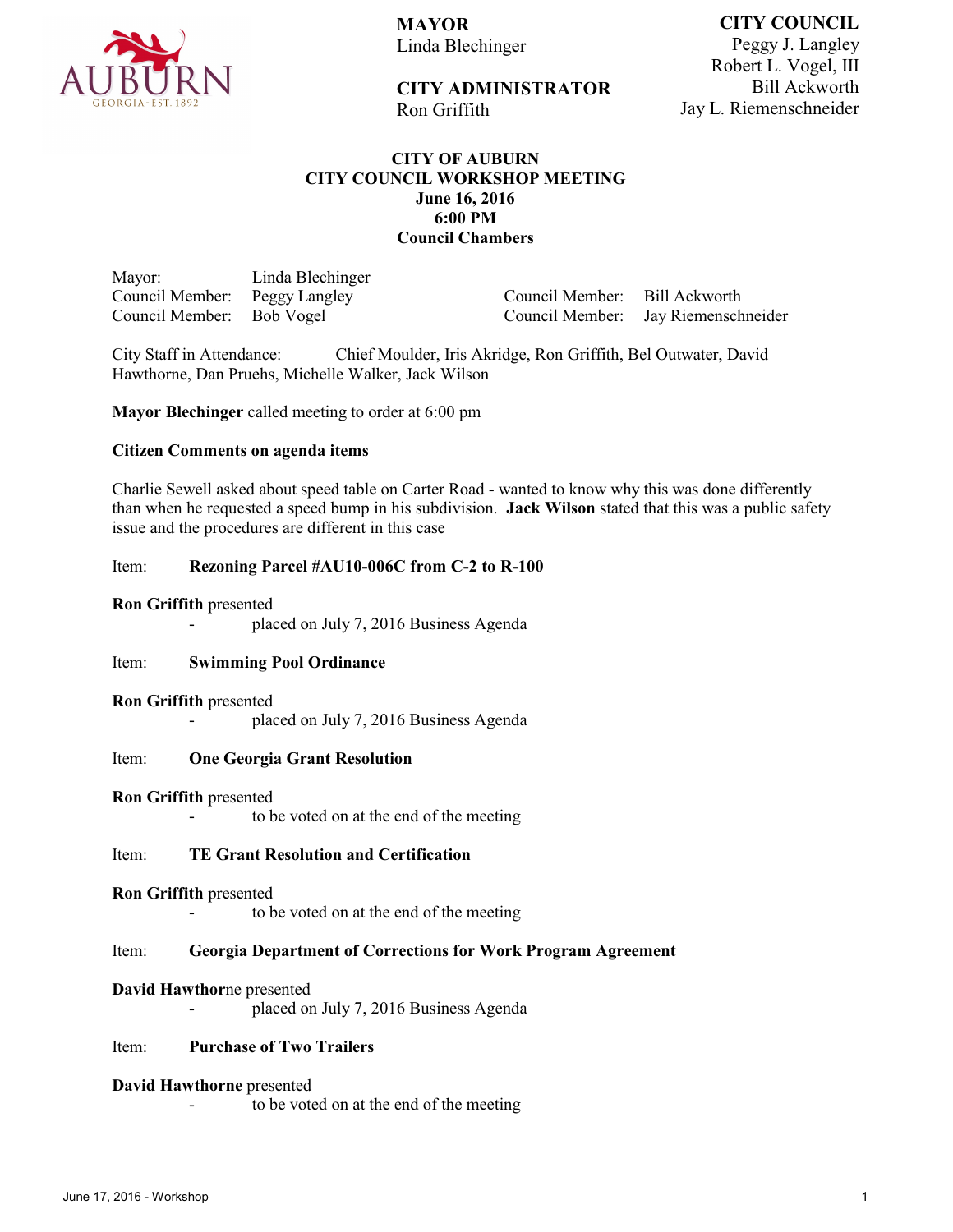## Item: **Carter Road Speed Limit Modification**

#### **Chief Moulder** presented

placed on July 7, 2016 Business Agenda

## Item: **Police Vehicles Surplus**

## **Chief Moulder** presented

placed on July 7, 2016 Business Agenda

# Item: **2017 Gwinnett County SPLOST**

#### **Ron Griffith** presented

placed on July 7, 2016 Business Agenda

# Item: **Auburn-Winder 4.5 MGD Water Withdrawal Permit Application - EPD Assistance by Hayes, James Associates**

#### **Ron Griffith** presented

placed on July 7, 2016 Business Agenda

## Item: **TE Grant Resolution and Certification**

Motion: Made by **Council Member Vogel** to approve Resolution #10-016 and Certification in support of the Transportation Enhancement (TEA-21) Grant for Gateway Bicycle Trail Head

# Seconded: By **Council Member Langley**

**Mayor Blechinger** asked for any discussion. There was none.

Vote was taken with all members present voting yes.

## Item: **One Georgia Grant Resolution**

Motion: Made by **Council Member Langley** to approve Resolution #09-016 in support of the application OneGeorgia Authority Equity Fund Grant Application

Seconded: By **Council Member Riemenschneider**

**Mayor Blechinger** asked for any discussion. There was none.

Vote was taken with all members present voting yes.

## Item: **Purchase of Two Trailers for Storage**

Motion: Made by **Council Member Riemenschneider** to approve the purchase of two 53 foot trailers from American Trailer Exchange, Inc., in the amount of \$6,900

## Seconded: By **Council Member Ackworth**

**Mayor Blechinger** asked for any discussion. There was none.

Vote was taken with all members present voting yes.